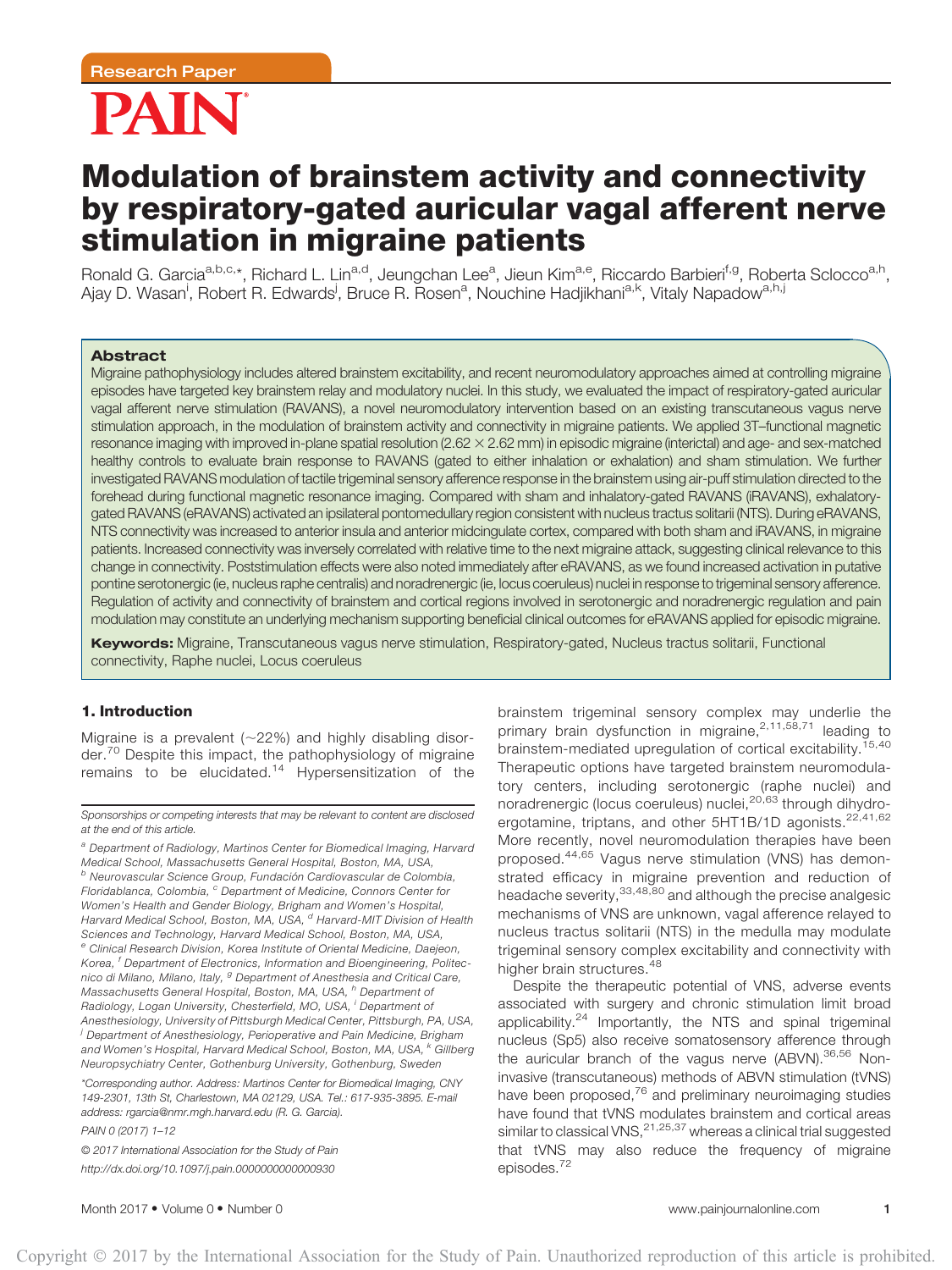Interestingly, the dorsal medullary vagal system operates in tune with respiration. Second-order relay neurons in the NTS receive afference from pulmonary stretch receptors and aortic baroreceptors. The NTS also receives inhibitory inputs from ventral respiratory group (VRG) nuclei in the medulla during inhalation and facilitation during exhalation.6,46,47 Our group has proposed that ABVN stimulation gated to exhalation may optimize tVNS.<sup>53</sup>

Brainstem functional magnetic resonance imaging (fMRI) methods have begun to address the inherent difficulties in imaging this subcortical structure. The brainstem is especially prone to physiological noise, and its proximity to the steep magnetic susceptibility gradient from the air-tissue boundary with the oral cavity leads to magnetic field inhomogeneities. Moreover, the small cross-sectional area of brainstem nuclei requires enhanced spatial resolution compared with conventional brain-focused fMRI. $^7$  With such caveats in mind, imaging studies have shown interictal abnormalities in migraneurs in subcortical and brainstem regions responsible for somatosensory processing. 3,31,45,49,50 For instance, our recent fMRI study found that Sp5 response to tactile stimuli in migraine was amplified in higher cortical regions and sensitive to interictal phase.<sup>40</sup> Neuromodulatory interventions, such as tVNS, can target specific brainstem nuclei and the trigeminal sensory pathway to ameliorate migraine pathophysiology and reduce headache frequency and severity.

In this study, we applied fMRI to evaluate brainstem response to respiratory-gated auricular vagal afferent nerve stimulation (RAVANS) in interictal migraine patients. We also investigated RAVANS modulation of brainstem response to tactile stimulation along the trigeminal pathway. We hypothesized that compared with sham stimulation (SHAM), exhalatory-gated RAVANS (eRAVANS) will more effectively target NTS and modulate NTS–cortical connectivity and trigeminal sensory processing in brainstem neuromodulatory (eg, serotonergic, noradrenergic) nuclei. An exploratory analysis then compared brain response to eRAVANS vs inhalatory-gated RAVANS (iRAVANS).

#### 2. Methods

#### 2.1. Study population

Sixteen migraine patients ([MIG], 15 women, 35.8  $\pm$  13.4 years, mean  $\pm$  SD) and 16 sex- and age-matched healthy control subjects ([HC], 15 women, 36.0  $\pm$  13.7 years,  $P = 0.96$ ) participated in this study (Table 1). Patients were diagnosed with episodic migraine based on classification of the International Headache Society.<sup>1</sup> Seven patients (43.7%) were diagnosed with migraine with aura and none suffered from any other major neurological or psychiatric disorders. Subjects completing this study were not prescribed opioids, benzodiazepines, or cannabinoids; however, 7 subjects were receiving prophylactic medications (Table 2). Only migraine patients with uncomplicated cases of 2 to 15 attacks per month were enrolled. Healthy control subjects had no history of primary headache or other pain syndromes. All studies were performed at the Martinos Center for Biomedical Imaging in Boston, Massachusetts. The experimental procedure was approved by the Partners Human Research Committee, and all research participants were fully informed and gave written informed consent to participate in the study.

#### 2.2. Clinical characterization

In migraine patients, clinical characterization included assessment of self-reported episodes per month and time since diagnosis. All migraine patients were scanned interictally (ie, between episodes). Subjects were asked on the day of the MRI scan the time since the presentation of their preceding ictal event (PRE\_I: number of days between previous migraine episode and MRI scan visit), and were followed up by phone to collect information about their subsequent migraine episode after the scan visit (NEXT\_I: number of days between MRI scan visit and subsequent migraine episode). An "interictal phase index" was then calculated (Equation 1) to take into account variability in individual patients' episode-to-episode cycle, resulting in a metric scaled from 0 (immediately after last attack) to 100 (immediately preceding next attack). This index has some advantages over

#### Table 1

|  | Demographic characteristics and clinical features of migraine patients and healthy controls. |  |  |  |
|--|----------------------------------------------------------------------------------------------|--|--|--|
|--|----------------------------------------------------------------------------------------------|--|--|--|

|                                             | Healthy controls (HC, $n = 16$ ) |              | Migraine patients (MIG, $n = 16$ ) | $P$ (HC vs MIG) |      |
|---------------------------------------------|----------------------------------|--------------|------------------------------------|-----------------|------|
|                                             | Mean $\pm$ SD                    | Min-Max      | Mean $\pm$ SD                      | Min-Max         |      |
| Demographics                                |                                  |              |                                    |                 |      |
| Age (years)                                 | $36.0 \pm 13.7$                  | 18-59        | $35.8 \pm 13.4$                    | 19-59           | 0.96 |
| Clinical measures                           |                                  |              |                                    |                 |      |
| Preceding attack, d                         | n/a                              | n/a          | $6.12 \pm 5.77$                    | $1 - 21$        | n/a  |
| Next attack, d                              | n/a                              | n/a          | $3.81 \pm 5.56$                    | $0 - 24$        | n/a  |
| Interictal phase index (0-100)              | n/a                              | n/a          | $63.09 \pm 27.18$                  | $4 - 100$       | n/a  |
| Migraine Duration, y                        | n/a                              | n/a          | $14.91 \pm 13.00$                  | $1 - 44$        | n/a  |
| Episodes per mo                             | n/a                              | n/a          | $5.88 \pm 2.63$                    | $2 - 12$        | n/a  |
| Psychophysics                               |                                  |              |                                    |                 |      |
| eRAVANS current intensity, mA               | $1.22 \pm 1.33$                  | $0.5 - 3.8$  | $0.97 \pm 1.12$                    | $0.54 - 2.8$    | 0.22 |
| iRAVANS current intensity, mA               | $0.85 \pm 1.07$                  | $0.49 - 2.6$ | $1.04 \pm 1.37$                    | $0.46 - 3.5$    | 0.36 |
| No. of breaths-eRAVANS                      | $90.4 \pm 15.4$                  | 72-117       | $91.3 \pm 17.4$                    | 68-118          | 0.87 |
| No. of breaths-iRAVANS                      | $94.5 \pm 18.9$                  | 77-118       | $90.2 \pm 12.9$                    | 68-109          | 0.46 |
| No. of breaths-SHAM                         | $90.1 \pm 15.5$                  | 66-121       | $95.7 \pm 17.6$                    | 76-119          | 0.35 |
| Pre-eRAVANS air-puff intensity (0-10, NRS)  | $3.31 \pm 1.74$                  | $1 - 9$      | $3.63 \pm 1.75$                    | $1 - 8$         | 0.63 |
| Post-eRAVANS air-puff intensity (0-10, NRS) | $3.12 \pm 2.21$                  | $1 - 9$      | $3.53 \pm 2.01$                    | $1 - 8$         | 0.59 |
| Pre-SHAM air-puff intensity (0-10, NRS)     | $3.31 \pm 1.70$                  | $1 - 6$      | $3.68 \pm 2.02$                    | $1 - 9$         | 0.57 |
| Post-SHAM air-puff intensity (0-10, NRS)    | $3.18 \pm 1.83$                  | $1 - 8$      | $3.46 \pm 1.92$                    | $1 - 8$         | 0.67 |

Data are shown as mean  $\pm$  SD (minimum-maximum). Interictal phase index = ratio between preceding (=0) and subsequent (=100) attacks from experiment visit. n/a, not applicable; NRS, numerical rating scale (0: no sensation, 10: pain detection threshold).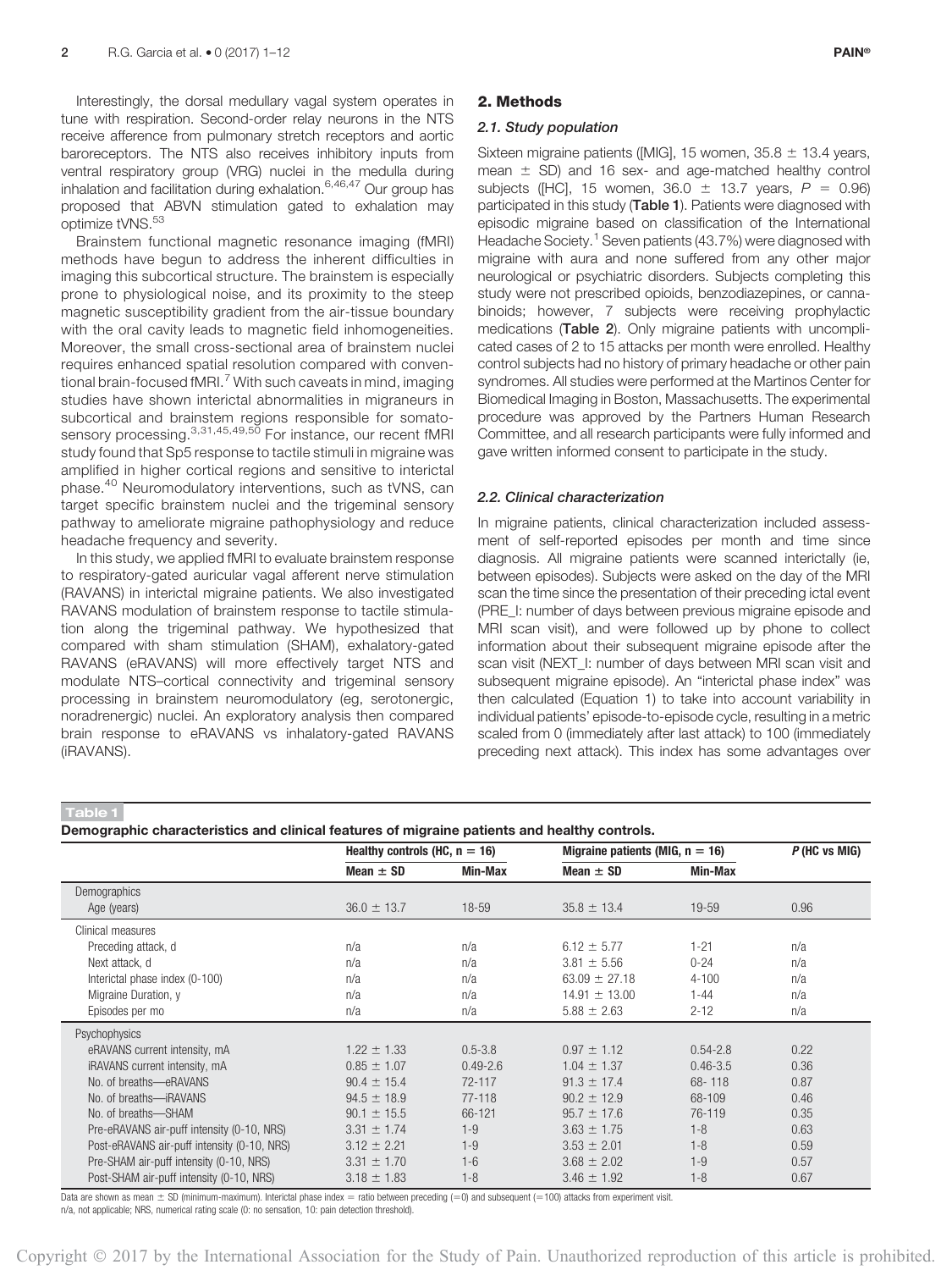Table 2 List of prophylactic medications received by subjects in the study.

| <b>Prophylactic medication</b>                              | No. of subjects |
|-------------------------------------------------------------|-----------------|
| Beta-blockers<br>Propranolol<br>Atenolol                    | $\mathcal{P}$   |
| Tricyclic antidepressants<br>Amitriptyline<br>Nortriptyline | 2               |
| Topiramate                                                  |                 |

other measurements such as the number of days after or preceding an attack, because it takes into account the variability of attack frequency between patients, normalizing the time since last attack by the total duration of the interictal period. This measurement has been previously shown by our group to correlate with fMRI activation in brainstem trigeminal nuclei in response to ophthalmic nerve somatosensory input,<sup>40</sup> and our current analysis explored whether the interictal phase index is also sensitive to brainstem processing of RAVANS stimulation.

$$
INTERICTAL PHASE = \frac{PRE\_I}{PRE\_I + NEXT\_I} \times 100 \tag{1}
$$

#### 2.3. Study design

All subjects attended one scanning session and completed a cross-over design fMRI experiment which was composed of multiple fMRI scan runs. Two stimulation scan runs (eRAVANS, duration =  $360$  seconds; SHAM, electrode setup but no stimulation, duration  $=$  360 seconds) were completed in a randomized order. Before and after each stimulation scan run, subjects experienced an air-puff stimulation scan run (Air-puff pre, duration  $=$  370 seconds; Air-puff post, duration  $=$  370 seconds). Structural MRI scans were acquired between the cross-over for these 2 experimental fMRI scan sequences (wash-out interval  $= 30$ minutes). At the end of this sequence, an iRAVANS (iRAVANS; duration  $=$  360 seconds) scan run was performed as an exploratory comparison with eRAVANS stimulation (Fig. 1). This comparison was deemed exploratory, as stimulation order between eRAVANS and iRAVANS was fixed and not counterbalanced (see Limitations section of the Discussion).

#### 2.4. Air-puff stimulation

To investigate the effects of eRAVANS on input directed along the trigeminal sensory pathway, we evaluated stimulus-

evoked fMRI brainstem response to an innocuous somatosensory (air-puff) stimulation over a trigeminal nerve area. For both migraine patients and healthy controls, MR-compatible air tubing (inner diameter  $= 12$  mm) was positioned over the right supraorbital region of the forehead (ophthalmic  $(V_1)$  spinal trigeminal nerve branch, Figure 2A). The tubing was passed through the MR scanner penetration panel and connected to an air compressor controller (AIRSTIM, San Diego Instruments, Inc, San Diego, CA) located outside the scanner. Air-puff stimulation (80 Psi, 5 Hz) was delivered to the subjects using a block design (14-second ON and 20-second OFF, 11 repetitions, total: 370 seconds) (Fig. 2B). After the fMRI experiment, the intensity of air-puff sensations was rated by subjects on a numerical rating scale (NRS) of 0 to 10 (0: no sensation, 10: pain detection threshold, ie, on the verge of painful sensation). Differences in air-puff ratings after RAVANS (Air-puff post vs Air-puff pre) were evaluated according to GROUP (MIG, HC) and the type of STIMULATION (eRAVANS, SHAM). These comparisons were performed using a 2-way analysis of variance (ANOVA) followed by post hoc testing (STATA 14; Stata Corporation, College Station, TX). Our previous study<sup>40</sup> found altered trigeminal air-puff processing in MIG, and the current study investigated how eRAVANS affects brainstem response to such trigeminal input.

#### 2.5. Respiratory-gated auricular vagus nerve stimulation

For RAVANS setup, 2 MRI compatible electrodes (8-mm diameter; Astro-Med, Inc, West Warwick, RI) were placed in the auricle of the left ear, fixed in place by a custom-designed plastic armature that wrapped around the ear. Auricular locations were (1) the cymba concha and (2) the slope between the antihelix and cavum concha (Fig. 3). These locations were chosen based on auricular subregions with the greatest probability of vagal innervation of the human auricle, as determined by cadaver dissection.<sup>61</sup> Electrodes were passed through the penetration panel with inline low-pass radio frequency filtering (80 MHz). Electrical stimulation to these electrodes was provided by a currentconstant stimulator (S88X GRASS stimulator; Astro-Med Inc, Warwick, RI). Stimuli consisted of rectangular pulses with 450  $\mu$ s pulse width, delivered at 30 Hz, and pulse train duration of 0.5 seconds, similar to our previous eRAVANS study in chronic pain patients.<sup>53</sup> Stimulation was gated, with 0.5-second delay, after peak inhalation (ie, during exhalation, for eRAVANS) or after peak exhalation (ie, during inhalation, for iRAVANS).

Respiratory gating for stimulation required real-time evaluation of the respiratory cycle. We used a magnetic resonance-compatible belt system constructed in-house, based on the system devised by Binks et al.,<sup>10</sup> and similar to the system used in several of our previous studies.<sup>35,52</sup> A pneumatic belt was placed around the

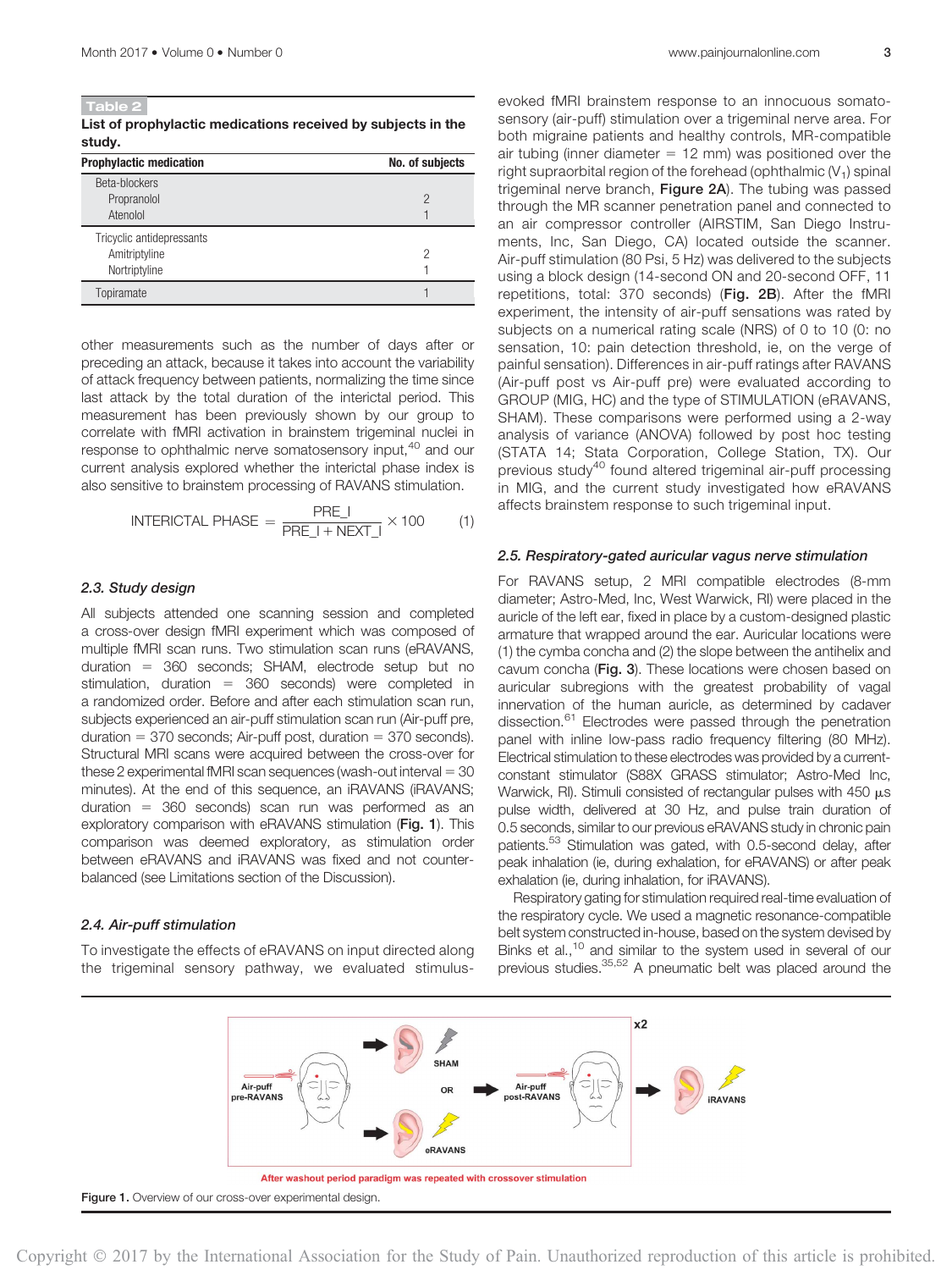

Figure 2. Tactile somatosensory (air-puff) stimulation during functional magnetic resonance imaging was completed before and after eRAVANS and SHAM stimulation. (A) Right forehead (V<sub>1</sub>, ophthalmic nerve territory) was stimulated (B) in a block design (air pressure = 80 Psi with 5 Hz, 11 repetitions, 14-second stimulation blocks alternating with 20-second rest blocks).

subject's lower thorax. Low-compliance tubing connected this belt to a pressure transducer (PX138-0.3D5V; Omegadyne, Inc, Sunbury, OH), thereby producing voltage output that corresponded to changes in respiratory volume. The voltage signal from the transducer was acquired by a laptop-controlled device (National Instruments DAQ USB-6009, 14 bit i/o, with Labview 7.0 data acquisition software, Austin, TX). Computer code detected peak inspiration and peak expiration in real-time, and a TTL signal was output to a miniature high-frequency relay (G6Z-1P-DC5; Omron Electronics Components, Schaumburg, IL) to open the gate and allow for electrical stimulation to pass to the subject. Correct exhalatory and inhalatory cycle stimulation was confirmed by the experimenter through real-time inspection of respiration and stimulation signals on a graphical chart display programmed with our custom Labview software code. Post hoc review of these tracings was also performed to confirm accurate stimulation.

Once electrodes were set up, subjects were asked to rate stimulation intensity on an NRS of 0 to 10 (0: no sensation, 10: pain detection threshold). Current intensity was set to achieve moderate to strong (but not painful) sensation (NRS target score: 5/10), and this current intensity was used on subsequent stimulation runs. For SHAM, the electrodes in the ear remained in place, but the leads were disconnected from the stimulator. Subjects were instructed that for this fMRI scan run, they may or may not feel pulsing in their ear, and that we wanted to ensure that the stimulus was not painful.

#### 2.6. Magnetic resonance imaging and physiological data collection

All fMRI scans were collected using a 3T MRI scanner (Trio; Siemens Medical, Erlangen, Germany) equipped with a 12 channel head coil. Subjects were instructed to relax and lay



supine in the scanner with their eyes closed while staying alert and awake. They were also asked to not move their head and focus on the sensation experienced on the forehead (air-puff) or ear (RAVANS) during functional scan runs. Earplugs were provided to attenuate noise during data collection.

High-resolution (1  $\times$  1  $\times$  1 mm<sup>3</sup> voxels) structural MRI scans were acquired with a standard T1-weighted MP-RAGE pulse sequence (repetition time  $|TR| = 2530$  ms, echo time  $|TE| =$ 1.64 ms, flip angle =  $7^\circ$ , field of view [FOV] =  $256 \times 256$  mm<sup>2</sup>) and contained 176 axial slices. Whole-brain fMRI data were acquired using a T2\*-weighted blood oxygenation level–dependent (BOLD) pulse sequence with increased matrix size to enable relatively improved in-plane spatial resolution and increase sensitivity to localize brainstem nuclei with small cross-sectional area (TR = 2500 ms, TE = 30 ms, flip angle =  $90^\circ$ , FOV = 220  $\times$ 220 mm<sup>2</sup>, matrix = 84  $\times$  84, 43 axial slices, slice thickness = 2.62 mm, gap = 0.5 mm, voxel size = 2.62  $\times$  2.62  $\times$  3.12 mm<sup>3</sup>).

Peripheral physiological data (eg, respiration volume, cardiac pulse pressure) were acquired using the Powerlab system (ML880; ADInstruments Inc, Colorado Springs, CO) at a 400 Hz sampling rate. In addition to the respiration volume signal noted above, cardiac pulsatility data were acquired using a piezoelectric pulse transducer (AD Instruments Inc., Colorado Springs, CO) attached to the right index finger.

#### 2.7. Magnetic resonance imaging data preprocessing

Functional MRI data were preprocessed using the validated FMRIB software library (FSL) version 5.0 [\(http://www.fmrib.ox.ac.uk/fsl](http://www.fmrib.ox.ac.uk/fsl)),<sup>78</sup> Analysis of Functional NeuroImages [\(afni.nimh.nih.gov/afni\)](http://afni.nimh.nih.gov/afni) and FreeSurfer ([http://surfer.nmr.mgh.harvard.edu/\)](http://surfer.nmr.mgh.harvard.edu/) software packages. For each scan, pulse traces and respiration signals were resampled at 40 Hz, and were used for physiological noise correction using Analysis of Functional NeuroImages' RETROICOR function.27 Cardiac pulse annotation was performed using an automated method followed by manual confirmation, while respiratory volume per time was calculated using an automated algorithm and custom-made MATLAB scripts (The MathWorks Inc, Natick, MA). Functional data underwent motion correction using FSL-MCFLIRT,<sup>34</sup> and skull removal was performed using FSL-BET.<sup>69</sup> The fMRI data were spatially smoothed using a Gaussian kernel of full width at half maximum 5 mm, and temporally highpass filtered (f =  $0.0147$  Hz). Structural MRI data were registered to fMRI data using boundary-based registration (Freesurfer, bbregis $ter<sup>29</sup>$ , followed by coregistration of the structural data to standard space (MNI152) template using nonlinear warping (FNIRT), $4$  with the resultant transform applied to the functional parameter estimates calculated in the first-level analysis.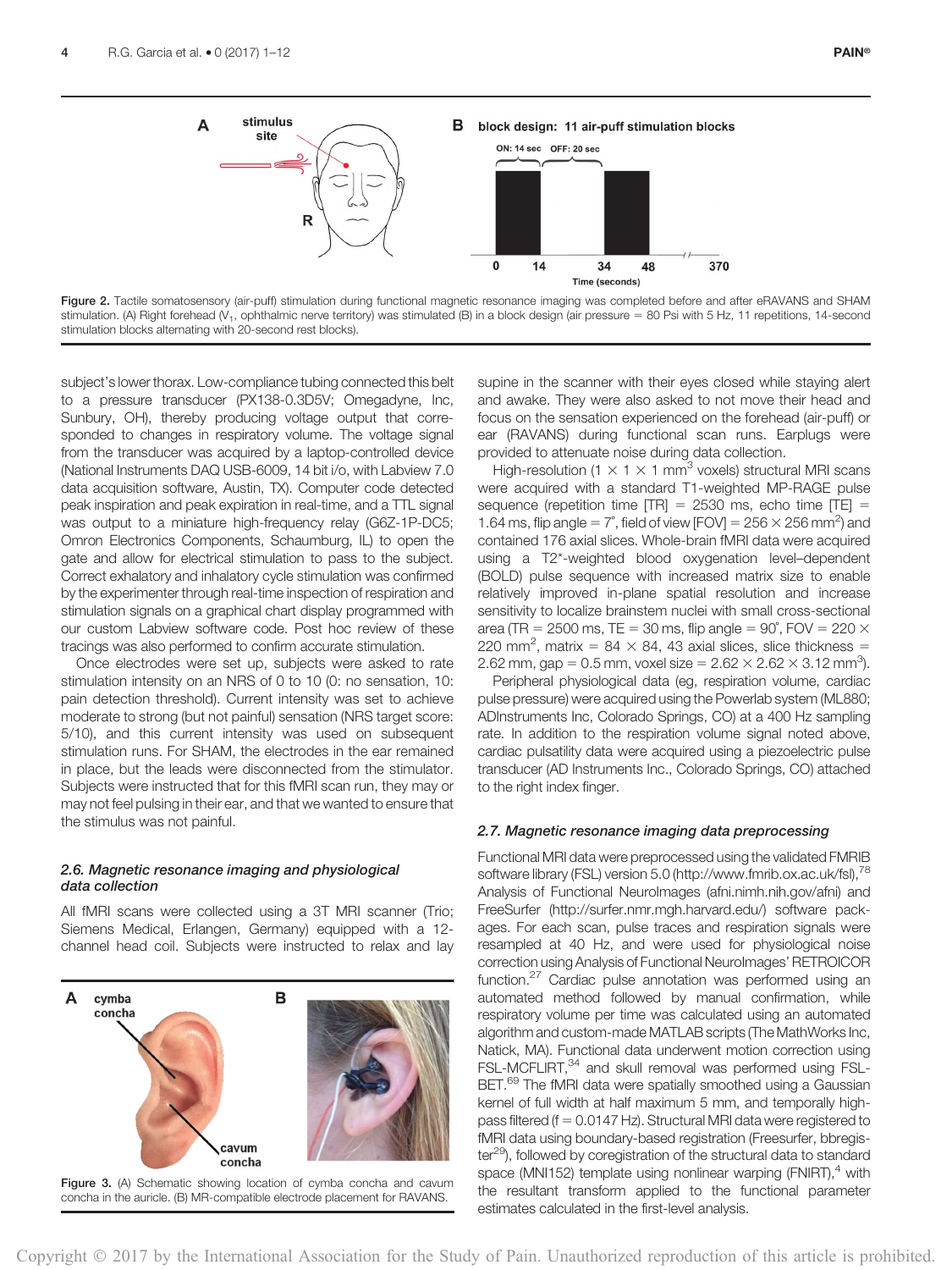#### 2.8.1. Brainstem response to respiratory-gated auricular vagal afferent nerve stimulation

A first-level event-related general linear model (GLM) was performed with the FMRI Expert Analysis Tool ([FEAT], FSL) to estimate brainstem response to RAVANS and SHAM. The explanatory variable was defined with a text file of the electrical stimuli onset and duration convolved with the canonical hemodynamic response function (Double-Gamma). The results of this first-level analysis (ie, parameter estimate and its variance) were transformed into standard space (MNI152), and submitted to group analyses (Randomize, FSL) using permutation-based nonparametric tests (5000 permutations) with voxel-based correction for multiple comparisons ( $P < 0.05$ ).<sup>32,54</sup> A brainstem mask, defined by thresholding the Harvard–Oxford Subcortical Structural Atlas brainstem label at 20%, was used to spatially restrict this analysis. Group activation was calculated for a combined sample from both the MIG and HC groups to maximize SNR for brainstem response to the auricular stimulation and to define regions of interest (ROIs) with unbiased localization for subsequent analyses.

After contrasting eRAVANS vs SHAM, a pontomedullary cluster consistent with purported left NTS (based on the Duvernoy brainstem atlas,<sup>51</sup> see Results) was found. An exploratory analysis then contrasted eRAVANS with iRAVANS, using data (mean percent signal change of activated voxels) taken from a 3-mm radius sphere mask centered on the peak activation voxel from this cluster. A Shapiro–Wilk test was used to evaluate normality of the distribution of data, and comparisons were performed with appropriate statistical test (eg, paired t test).

#### 2.8.2. Functional connectivity response to RAVANS

Functional connectivity was computed using seed-based correlation analysis.<sup>28</sup> The seed was defined based on the previously described Nucleus tractus solitarii-region of interest (peak Montreal Neurological Institute voxel coordinates [X, Y, Z; mm]:  $-8$ ,  $-38$ ,  $-42$  with 3-mm radius). Specifically, the extracted fMRI time series from this seed was used as a GLM regressor (FEAT, FSL) for eRAVANS and SHAM data. Nuisance regressors included fMRI signals from deep cerebral white matter and cerebral ventricles using previously validated masks.<sup>75</sup> Notably, we did not include the global fMRI signal in this GLM. Resultant whole-brain parameter estimates and their variance from each individual were passed up to group-level analyses to evaluate NTS connectivity differences between eRAVANS and SHAM, for both MIG and HC, using FMRIB's Local Analysis of Mixed Effects (FLAME 1  $+$  2). The results were thresholded using cluster correction for multiple comparisons  $(Z > 2.3$ , cluster-size threshold of  $P < 0.05$ ). For further exploratory analyses with iRAVANS, functional connectivity values from significant clusters' peak voxels were used for region of interest comparisons.

We then performed correlation analyses to investigate the link between purported NTS connectivity (eRAVANS–SHAM change score from analysis above) and clinical measures such as interictal phase index, number of migraine episodes per month, and duration of the disease. After testing for normal distribution, a Pearson correlation coefficient, r, was calculated, significant at  $P < 0.05$ .

#### 2.8.3. Respiratory-gated auricular vagal afferent nerve stimulation modulation of brainstem response to air-puff stimulation

Brainstem responses to air-puff stimulation collected in pre- and post-RAVANS runs were calculated in a first-level GLM analysis (FEAT, FSL) using a regressor for air-puff stimulation. The results of this analysis were submitted to nonparametric permutation analysis (Randomize, FSL) to evaluate the effects of RAVANS on the modulation of brainstem response to air-puff stimulation (2 sample paired t test: Air-puff post-RAVANS vs Air-puff pre-RAVANS, analysis procedure similar to the RAVANS brainstem activation analysis above). Significant voxels from the above analysis were used to calculate mean percent signal change to perform an ANOVA with factors GROUP (MIG, HC) and STIMULATION (eRAVANS, SHAM), followed by post hoc testing (STATA 14, Stata Corporation).

### 3. Results

Demographic characteristics and clinical features of migraine patients are presented in Table 1. Migraine subjects with aura did not differ from others in terms of average number of episodes per month (5.9  $\pm$  2.1 vs 5.9  $\pm$  3.1, P = 0.98), migraine duration

| Brainstem response and connectivity to RAVANS.                                                            |             |                              |                                            |                         |                |              |                |                     |                |  |
|-----------------------------------------------------------------------------------------------------------|-------------|------------------------------|--------------------------------------------|-------------------------|----------------|--------------|----------------|---------------------|----------------|--|
| A- Brainstem response to eRAVANS vs SHAM                                                                  | Side        | <b>Cluster size (voxels)</b> | <b>MNI</b> coordinates, mm                 |                         | Obex, mm       | Peak T-value |                |                     |                |  |
| stimulation (all subjects included, migraine<br>$patients + healthy controls)$                            |             |                              |                                            |                         |                | Z            |                | eRAVANS > SHAM      |                |  |
| Nucleus tractus solitarii                                                                                 |             | $\overline{2}$               | $-8$                                       | $-38$<br>$-42$<br>$+18$ |                |              |                |                     | 4.07           |  |
| B-NTS connectivity to higher brain regions:                                                               | <b>Side</b> | <b>Cluster Size (voxels)</b> | Peak Z-score<br><b>MNI</b> coordinates, mm |                         |                |              |                |                     |                |  |
| eRAVANS vs SHAM stimulation in migraine<br>patients                                                       |             |                              |                                            | v                       | $\overline{ }$ |              | eRAVANS > SHAM | <b>eRAVANS</b>      | <b>SHAM</b>    |  |
| Anterior Insula                                                                                           |             | 529                          | $-30$                                      | 18                      | $-6$           |              | 3.14           | 3.04                | $-2.32$        |  |
| Midcingulate Cortex                                                                                       |             | 916                          | $-2$                                       | 26                      | 30             |              | 3.41           | 2.94                | $-0.34$        |  |
| C- Effects of eRAVANS on the brainstem                                                                    | <b>Side</b> | <b>Cluster size (voxels)</b> | <b>MNI</b> coordinates, mm                 |                         |                | Obex, mm     |                | <b>Peak T-value</b> |                |  |
| response to tactile (air-puff) trigeminal<br>sensory stimulation: eRAVANS vs SHAM in<br>migraine patients |             |                              | X                                          | γ                       |                | Z            |                |                     | eRAVANS > SHAM |  |
| Nucleus raphe centralis                                                                                   |             | 3                            | $\Omega$                                   |                         | $-36$          | $-28$        | $+32$          | 4.76                |                |  |
| Locus coeruleus                                                                                           |             |                              | $-4$                                       |                         | $-36$          | $-26$        | $+34$          | 4.68                |                |  |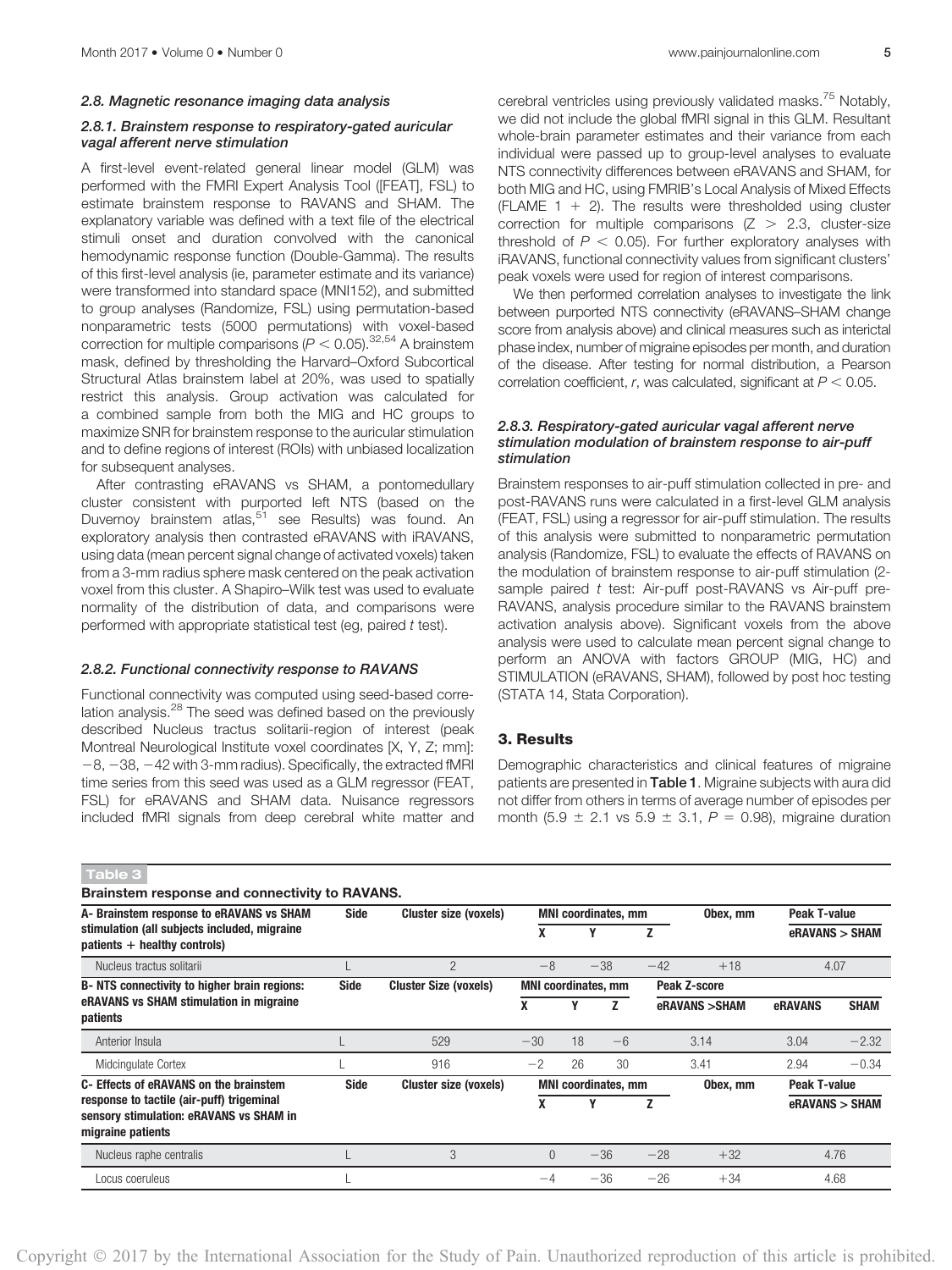$(14.3 \pm 15.1 \text{ years}$  vs  $15.4 \pm 12.0 \text{ years}$ ,  $P = 0.87$ ), or interictal phase index (66.4  $\pm$  21.6 vs 60.5  $\pm$  31.9, P = 0.68).

All subjects tolerated the air-puff procedures and auricular electrical stimulation, and both were rated as nonpainful (below 10, "on the verge of being painful," on the 0–10 NRS). There were no group differences between HC and MIG in average electrical current intensity during eRAVANS or iRAVANS (Table 1). There were no differences in the number of breaths taken during SHAM compared with eRAVANS (SHAM: 92.9  $\pm$ 16.5 vs eRAVANS:  $90.9 \pm 16.1$ ,  $P = 0.21$ ) or eRAVANS compared with iRAVANS (90.9  $\pm$  16.1 vs 92.4  $\pm$  16.1, P = 0.39). We again found no differences between HC and MIG for these variables (Table 1). Subject ratings of air-puff stimulation intensity, after vs before RAVANS (air-puff post vs air-puff pre) did not show a significant GROUP (F = 0.01,  $P = 0.93$ ), STIMULATION (F = 0.01,  $P = 0.93$ ) or STIMULATION by GROUP interaction (F =  $0.19$ ,  $P = 0.66$ ).

#### 3.1. Brainstem response to respiratory-gated auricular vagal afferent nerve stimulation

No subjects were removed from analysis because of excessive head motion during RAVANS stimulation, which did not differ between groups during eRAVANS (MIG:  $0.09 \pm 0.07$  mm, HC:  $0.08 \pm 0.06$  mm,  $P = 0.59$ ), iRAVANS (MIG: 0.10  $\pm$  0.05 mm, HC: 0.10  $\pm$  0.08 mm, P = 0.81), or SHAM (MIG: 0.09  $\pm$ 0.08 mm, HC:  $0.08 \pm 0.05$  mm,  $P = 0.74$ ). When contrasting eRAVANS and SHAM across all subjects, permutation analysis revealed activation of a small cluster in the pontine– medullary junction (peak MNI voxel coordinates [X, Y, Z; mm]:  $-8$ ,  $-38$ ,  $-42$ , obex  $+18$  mm, using verticalized brainstem coordinate), consistent with purported NTS (Table 3 and Fig. 4).

To evaluate potential order effects of the stimulation due to our cross-over design, we performed an region of interest analysis contrasting purported NTS response to eRAVANS for subjects randomized to having eRAVANS first in order (ie, before SHAM) vs those randomized to having eRAVANS second in order (ie, after SHAM). This analysis found no significant differences in NTS BOLD % signal response to eRAVANS when delivered first vs second in order (1.08%  $\pm$  0.45% vs 0.88%  $\pm$  0.53%, P = 0.77), suggesting that the order of stimulation did not have a significant effect on NTS response. We then performed an exploratory paired t test which showed a significant greater NTS BOLD % signal change during eRAVANS compared with iRAVANS  $(0.93\% \pm 0.35\% \text{ vs } -0.09\% \pm 0.43\%, P = 0.02)$ .



Figure 4. The MRI brainstem response to respiratory-gated auricular vagal afferent nerve stimulation (RAVANS). Activation found in the left nucleus tractus solitarii (NTS) when contrasting RAVANS vs SHAM stimulation overlayed on (A) MNI space template and (B) group-averaged functional images rotated for consistency with (C) the Duvernoy brainstem atlas. Right panel of (A) shows the level of the axial slice in green (Obex +18 mm) and sagittal and coronal views of NTS activation. \*z-coordinates refer to MNI space results and not the particular image visualized.

Copyright 2017 by the International Association for the Study of Pain. Unauthorized reproduction of this article is prohibited.

### **Brainstem response to eRAVANS**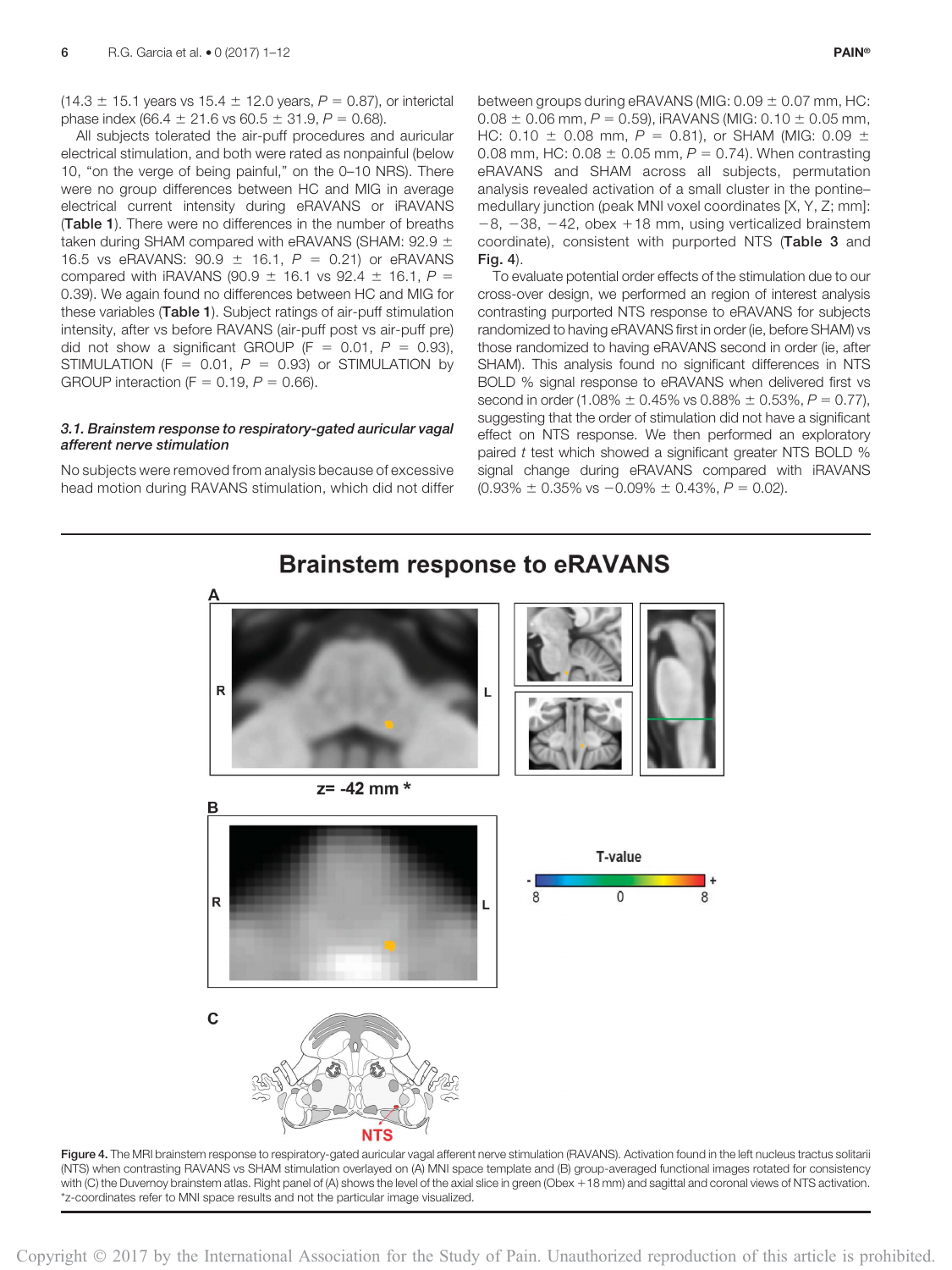#### 3.2. Functional brain connectivity response to respiratorygated auricular vagal afferent nerve stimulation

We used the purported NTS activation reported above as a seed for whole-brain functional connectivity analyses. When contrasting eRAVANS vs SHAM in all subjects, we did not see a significant difference. However, in MIG subjects alone during eRAVANS, compared with SHAM, NTS connectivity was increased to left anterior insula (aIns), anterior midcingulate cortex (aMCC)/ presupplementary motor area (preSMA, with some spread to SMA) (Table 3, Fig. 5A). We also analyzed differences in seed functional connectivity according to order of stimulation and did not find significant differences in NTS connectivity values to aIns  $(0.81 \pm 0.95 \text{ vs } 0.71 \pm 0.95, P = 0.75)$  or aMCC  $(0.93 \pm 1.45 \text{ vs } 0.95)$ 0.14  $\pm$  1.39, P = 0.12) when comparing subjects randomized to having eRAVANS first in order vs those randomized to have eRAVANS after SHAM. A further exploratory ROI analysis revealed greater NTS connectivity to alns (0.9  $\pm$ 0.29 vs 0.02  $\pm$  0.32, P = 0.03) and aMCC (1.09  $\pm$  0.33 vs  $0.01 \pm 0.39$ ,  $P = 0.04$ ) in MIG during eRAVANS administration compared with iRAVANS stimulation.

We then evaluated potential links between these brain responses and MIG clinical variables of interest. For the evaluation of purported NTS connectivity correlations with interictal phase index, 2 subjects who were scanned shortly after or before a migraine attack (interictal phase index of 4 and 100) were excluded, as the periictal period may differentially modulate functional connectivity. $66$  We found a significant negative correlation between NTS connectivity (eRAVANS vs SHAM) to alns ( $r = -0.83$ ,  $P = 0.0003$ ) and aMCC ( $r = -0.76$ ,  $P = 0.001$ ) with the interictal phase index (Fig. 5B). This association was also present if the 2 periictal phase subjects were included in the analysis (aINS:  $r = -0.80$ ,  $P = 0.0002$ ; aMCC:  $r = -0.54$ ,  $P =$ 0.02). Thus, MIG patients who were closer to their next migraine attack showed a reduced increase in connectivity in response to eRAVANS. No significant correlations were found to any other clinical variables.

## NTS connectivity during eRAVANS in Migraine

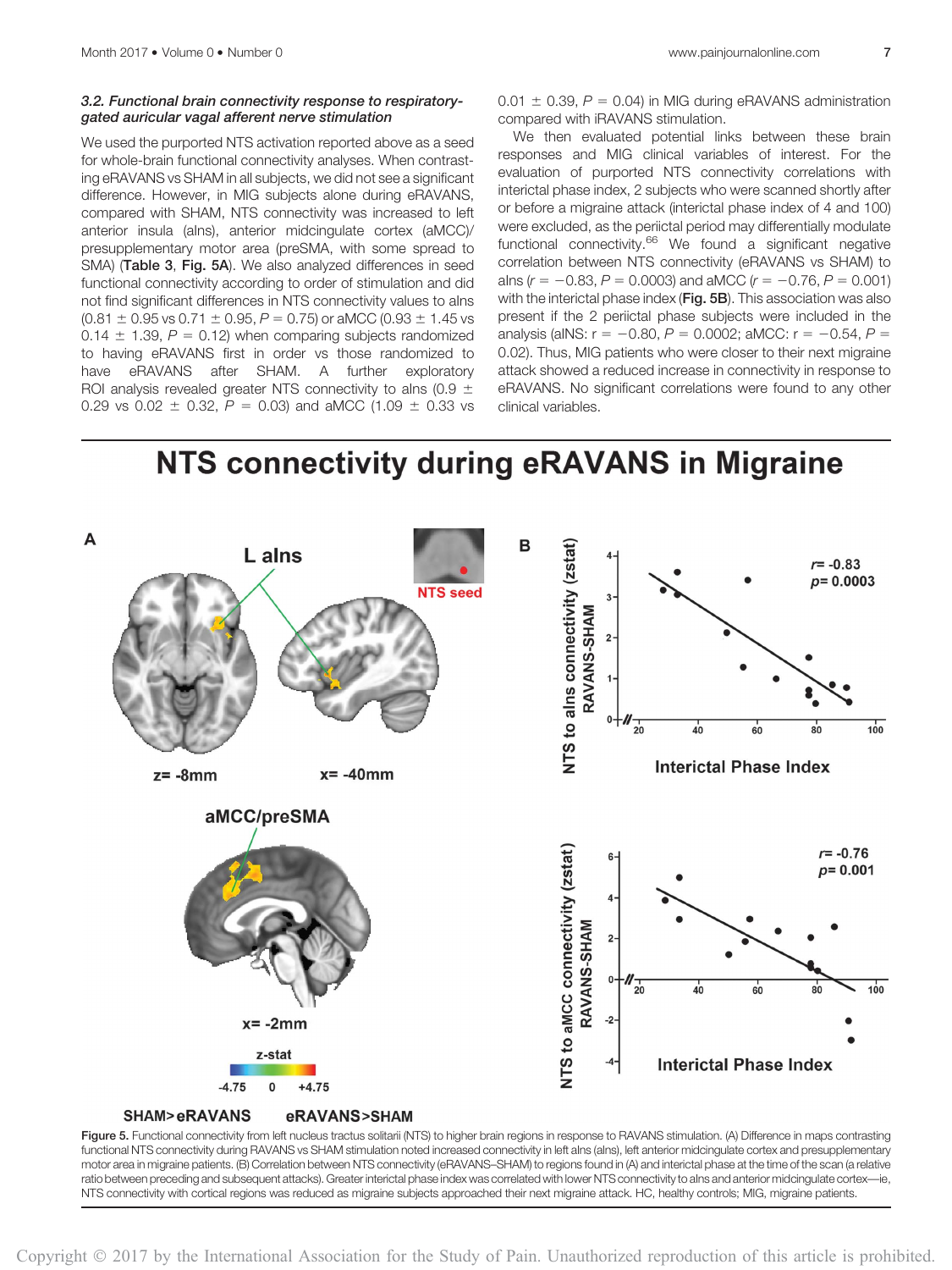#### 3.3. Respiratory-gated auricular vagal afferent nerve stimulation modulation of brainstem response to airpuff stimulation

For air-puff stimulation scans, no subjects were removed from analysis because of excessive head motion, and average displacement did not differ between MIG and HC (root mean square displacement:  $0.11 \pm 0.09$  mm and  $0.11 \pm 0.05$  mm, respectively,  $P = 0.91$ ). When contrasting air-puff post- vs air-puff pre-eRAVANS stimulation in all subjects (MIG plus HC), we did not see any significant difference. However in MIG patients alone, permutation analysis revealed a significantly increased activation in small clusters in the upper pons consistent with nucleus raphe centralis (peak MNI voxel coordinates [X, Y, Z; mm]:  $0, -36, -28,$ obex 132 mm, using verticalized brainstem coordinate) and left locus coeruleus (peak MNI voxel coordinates [X, Y, Z; mm]:  $-4$ ,  $36, -26,$  obex  $+34$  mm, using verticalized brainstem coordinate) (Table 3, Fig. 6). We further interrogated these results by

performing a  $2 \times 2$  ANOVA with both STIMULATION (eRAVANS, SHAM) and GROUP (MIG and HC) factors, and a significant STIMULATION by GROUP interaction for both nucleus raphe centralis (F = 6.59, P = 0.01) and locus coeruleus (F = 3.99, P = 0.04) was found. Post hoc analyses showed a significant increase in activation of these nuclei to air-puff stimulation for MIG after eRAVANS vs SHAM compared with HC (Fig. 6).

### 4. Discussion

Our fMRI results show that exhalatory-gated RAVANS (eRAVANS) effectively activates a pontomedullary nucleus consistent with purported ipsilateral (left) NTS. Activation was stronger for exhalatory-gated, compared with SHAM and inhalation-gated RAVANS. Furthermore, during eRAVANS in episodic migraine patients, functional connectivity was increased between NTS and aIns, aMCC and preSMA, which are regions

### Effects of eRAVANS on brainstem response to air-puff stimulation



Figure 6. Poststimulus effects of eRAVANS on brainstem response to tactile (air-puff) trigeminal sensory stimulation. eRAVANS increased activation to air-puff stimulation in nucleus raphe centralis (Obex 132 mm) and left locus coeruleus (Obex 134 mm). Images are overlayed on MNI space template rotated for consistency with the Duvernoy brainstem atlas. Increased nucleus raphe centralis and locus coeruleus activity after eRAVANS vs SHAM was significantly greater in migraine subjects compared with healthy controls. HC, healthy controls; MIG, migraine patients. \*\*P < 0.01. Plot error bars denote standard error of the mean. \*zcoordinates refer to MNI space results and not to the particular image visualized.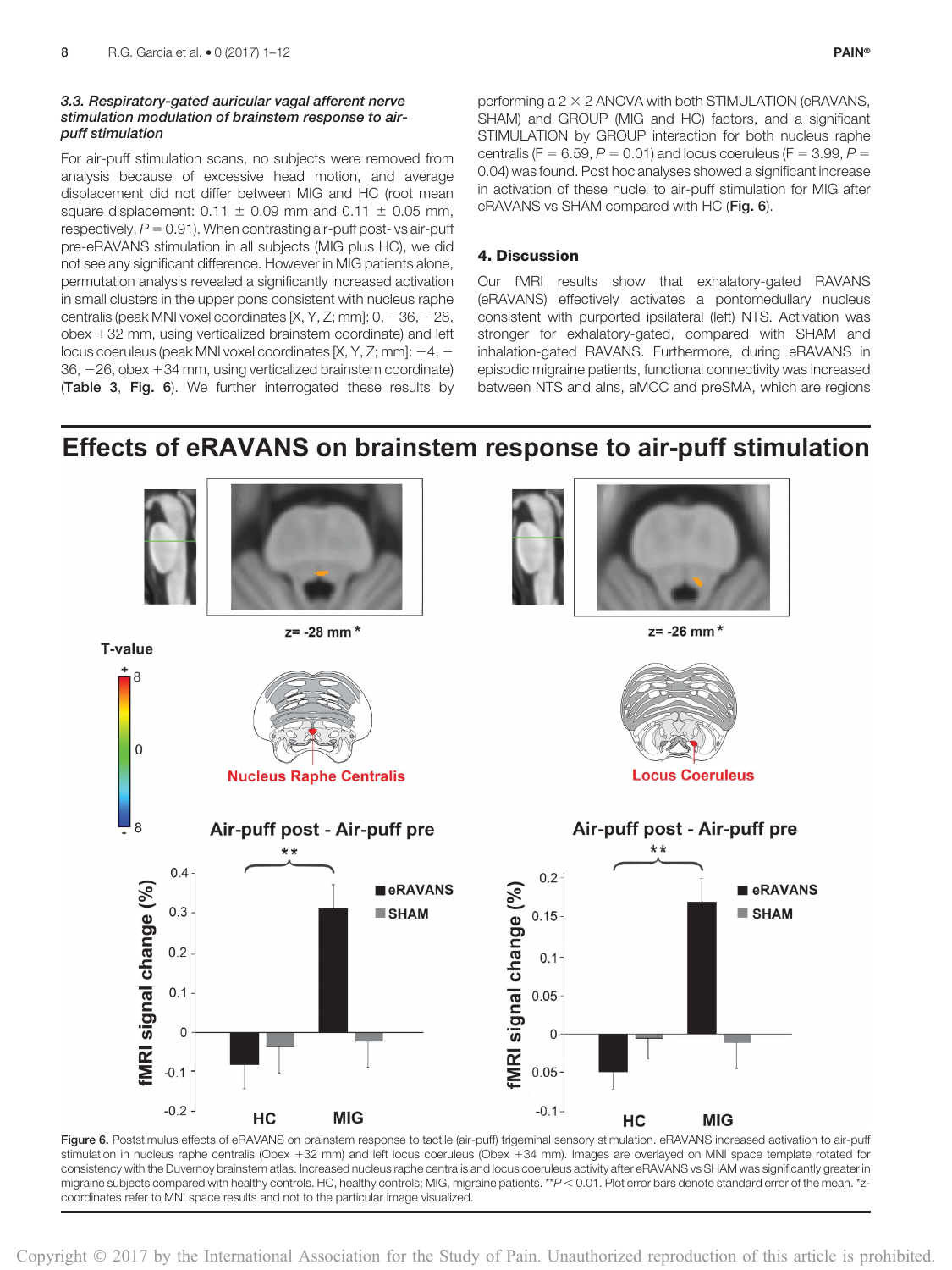known to be involved in pain experience and/or regulation. Increased connectivity was inversely correlated with relative time to the next migraine attack, which might suggest clinical relevance to this change in connectivity. Poststimulation effects were also noted, immediately after eRAVANS. Specifically, we found increased activation in putative pontine serotonergic (ie, nucleus raphe centralis) and noradrenergic (ie, locus coeruleus) brainstem nuclei in response to trigeminal sensory afference, after eRAVANS. These results support a neurophysiological model by which tVNS in general, and eRAVANS in particular, may modulate brain processing in episodic migraine.

Our group has previously proposed that ABVN stimulation gated to exhalation may optimize tVNS.<sup>53</sup> Previous studies have shown that the NTS receives (1) afference from pulmonary stretch receptors and aortic baroreceptors, (2) inhibitory inputs from VRG nuclei in the medulla during inhalation, and (3) facilitatory inputs during exhalation.<sup>6,46,47</sup> Exhalatory stimulation, when NTS is not receiving inhibitory VRG influence, may thus enhance NTSmediated modulation of upstream brainstem and cortical circuitry involved in pain regulation. Furthermore, by supplying afference with intermittent, naturally irregular stimulation, respiratory-gated tVNS may limit the neural habituation occurring with repeated stimulation over tens of seconds or even minutes, common with most VNS and tVNS applications.<sup>82</sup>

A preliminary study has suggested a potential therapeutic effect of tVNS in migraine;<sup>72</sup> however, the mechanisms underlying such focused somatosensory afference therapy have not been elucidated. Imaging studies have shown interictal abnormalities in migraineurs in subcortical and brainstem regions supporting somatosensory processing.<sup>3,31,45,49,50</sup> These regions might also modulate activity in nonsomatosensory regions that regulate the wide range of symptoms characteristic of migraine, such as yawning, nausea, fatigue, craving and motor clumsiness, allodynia, photophobia, phonophobia, osmophobia, and irritability.3,59 More specifically, the NTS in the dorsal medulla of the brainstem is the recipient of most afferent vagal fibers, including the ABVN, $56$  and is an important processing relay center for a variety of vital functions. Studies indicate that the rostral segment of the NTS sends axons to the facial, trigeminal, and hypoglossal nuclei, whereas the caudal segment sends axons to efferent (premotor) parasympathetic nuclei, including the dorsal motor nucleus of the vagus and nucleus ambiguus (Namb).<sup>57</sup> Our results suggest activation of the rostral NTS segment, supporting a potential modulatory effect on trigeminal sensory complex pathways. This is in line with previous animal studies reporting that invasive direct vagal stimulation suppresses Sp5 response to noxious stimulation of the face<sup>13</sup> or dura.<sup>43</sup>

Although the area activated by eRAVANS is consistent with NTS according to the commonly used brainstem atlas,<sup>51</sup> it is possible that stimulation also activated Sp5, which is located just ventral to NTS. In fact, previous animal studies using horseradish peroxidase applied to ABVN have demonstrated labeling in both NTS and Sp5.56 However, our previous fMRI study in MIG subjects found that somatosensory stimulation over the right forehead in the ophthalmic nerve  $(V_1)$  trigeminal territory also produced activation in a pontomedullary junction cluster, but was more cranial and ventrolateral compared with the cluster noted in response to eRAVANS, and more consistent with atlas definitions of Sp5.40

Importantly, NTS also transfers information to monoamine nuclei in the brainstem such as locus coeruleus (noradrenergic) and raphe (serotonergic) nuclei.<sup>57,74</sup> Our results showing brainstem activation immediately after eRAVANS suggest that this intervention may increase the response of putative raphe nuclei to tactile stimulation over the ophthalmic trigeminal nerve area. The raphe nuclei play an important role in the release of serotonin in the central nervous system and antinociceptive processing.<sup>77</sup> These nuclei are part of a descending pain inhibitory system, which also receives strong inputs from the cortex,<sup>60</sup> and animal experiments have shown that raphe activation can modify nociceptive input at the level of  $Sp5$ <sup>17</sup> Moreover, raphe activity can be modulated by common migraine medications,<sup>23</sup> suggesting a pivotal role of these nuclei in the therapeutic response to pharmacotherapy in migraine.

Based on our results, we further hypothesize that eRAVANS increases response in locus coeruleus to tactile stimulation of the trigeminal sensory pathway. The locus coeruleus is the main source of noradrenaline production in the brain with connections to cortical structures and to the spinal cord dorsal horn.<sup>42</sup> This nucleus also inhibits nociceptive processing in the sensory trigeminal nucleus and Sp5,<sup>19</sup> similar to raphe nuclei. In addition, locus coeruleus could be involved in vascular regulation of migraine through direct projections to both intracranial and extracranial vasculature.<sup>39</sup> As previously discussed with NTS and Sp5, locus coeruleus is also located just medial to another structure related with trigeminosensory afference, the mesencephalic trigeminal nucleus.<sup>51</sup> This nucleus has been involved in the processing of proprioceptive signals of the face.<sup>73</sup> Thus, our cluster may also include mesencephalic trigeminal nucleus. If so, eRAVANS may have the potential to regulate abnormal trigeminal somatosensory/proprioceptive processing, which could also have implications for migraine therapeutics.

Another possible mechanism for the effects of eRAVANS may stem from serotonergic and noradrenergic suppression of cortical spreading depression,<sup>63</sup> a slowly propagating wave of sustained strong neuronal and glial depolarization that underlies migraine aura and activates downstream inflammatory and nociceptive pathways.<sup>5</sup> Indeed, previous animal studies<sup>18</sup> have shown that noninvasive transcutaneous and invasive direct VNS significantly suppresses cortical spreading depression susceptibility in the occipital cortex in rats. In sum, our results suggest that eRAVANS has the potential to affect key pathophysiological migraine mechanisms through noradrenergic and serotoninergic pain inhibitory pathways that downregulate trigeminal hypersensitization and suppress cortical spreading depression.

Our results in migraine patients also found increased purported NTS connectivity to aIns and midcingulate cortex during eRAVANS, regions notably involved in the pathophysiology of migraine.<sup>12,30</sup> The NTS is known to send monosynaptic projections to higher brain regions such as the parabrachial nucleus, ventromedial medulla, periaqueductal gray, anterior cingulate, and lateral prefrontal cortex<sup>9,64</sup>—regions hypothesized to support VNS therapeutic effects.<sup>81</sup> Altered connectivity in these pain-processing regions has been noted in interictal migraine patients.26,30,55,67,79 Abnormalities in insula connectivity are of particular relevance, given that this region integrates multimodal afference from somatosensory, nociceptive, and visceral streams with activity in prefrontal cortex, limbic structures, and olfactory, visual, and auditory processing regions.<sup>12</sup> Reduced functional connectivity between aIns and occipital lobe areas has been reported in interictal migraine patients with aura compared with healthy controls,<sup>55</sup> whereas other studies have demonstrated increased connectivity between bilateral amygdala and alns in interictal migraine patients.<sup>30</sup> The alns together with cingulate cortex is involved in the processing of stimulus salience<sup>68</sup> and the affective/emotional components of nociception.<sup>38</sup> These regions also participate in the integration and regulation of autonomic responses to pain.<sup>8,16</sup> Future studies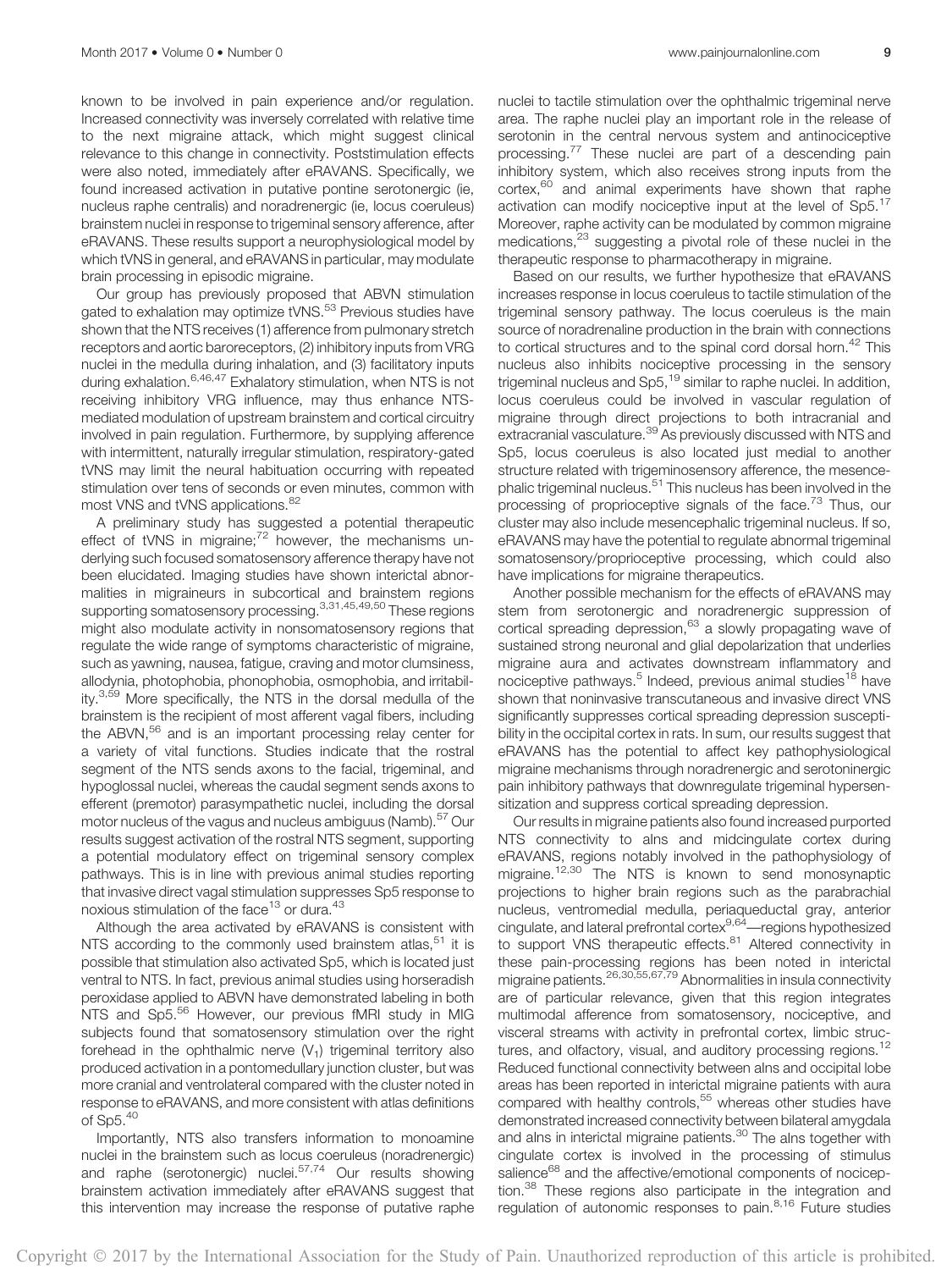should evaluate whether the effects of eRAVANS on NTS connectivity to aIns and cingulate cortex are directly linked to improved autonomic symptomatology and/or reduced autonomic response to nociception in migraine patients.

Finally, we found an inverse relationship between increased NTS connectivity to insula and cingulate cortices and relative time to next migraine attack (greater interictal phase index). Our previous study supported the clinical relevance of the interictal phase index, as the Sp5 response to trigeminosensory afference was associated with this index.<sup>40</sup> The observed increased association in this study may reflect a beneficial response as (1) connectivity is reduced as patients approach their next attack and (2) healthy controls demonstrate increased NTS–insula connectivity in response to eRAVANS compared with SHAM. If increased connectivity is indeed beneficial, it would suggest that the use of eRAVANS might improve clinical outcomes if applied relatively early after patients' previous attack, with repeated applications aimed at maintaining this elevated connectivity response. Furthermore, this effect might also be associated with other clinical variables such as pain intensity; however, further longitudinal studies with neuroimaging and clinical evaluation will be needed to evaluate these hypotheses. Interestingly, closer inspection of the correlation plot suggests that the connectivity to interictal phase association may not be linear as connectivity may still be reduced at relatively low  $(<$  20) interictal phases (ie, close to previous migraine attack). This lagged response may reflect the potential for multiday durations of the migraine attack in some patients and/or delay in neurophysiological recovery from the previous attack.

Several limitations to our study should be mentioned. Although clinical measures were not different between migraine patients with and without aura, our sample size did not allow for direct comparisons of fMRI measures between these subgroups. In this study, our main aim was to evaluate the effects of eRAVANS vs SHAM in the modulation of brainstem activity and connectivity of MIG patients; however, we also included exploratory comparisons with inhalatorygated stimulation to identify the specificity of the effects of RAVANS to each respiratory phase (exhalation/inhalation). Given that the order of iRAVANS was not counterbalanced relative to eRAVANS, potential order confounds may have affected our results. Although we cannot rule out these effects, our results showing no significant differences in NTS response to eRAVANS when delivered before or after SHAM suggest that the order of stimulation did not have a significant impact. As another limitation, we only observed activation of rostral NTS in response to eRAVANS and not of other NTS segments such as interstitial, dorsal, and commissural subnuclei. This lack of activation may have been due to the small cross-sectional area of the NTS, and future studies using ultrahigh field (eg, 7T) fMRI, with better SNR and spatial resolution, should be performed.

In conclusion, our data suggest that RAVANS, particularly eRAVANS, activates NTS and is associated with greater NTS connectivity to brain areas known to be involved in pain regulation in migraine patients. In fact, increased purported NTS connectivity to insula and cingulate cortex was correlated with interictal phase of migraine episodes, suggesting optimal timing for initiation of RAVANS therapy and a potential mechanistic target. In addition, our results suggest that eRAVANS modulated brainstem raphe nuclei and the locus coeruleus response to somatosensory afference over the ophthalmic trigeminal nerve. This suggests modulation of serotoninergic and noradrenergic pain inhibitory pathways. Future studies should evaluate the longitudinal effects

of RAVANS, linking stimulus-evoked brainstem response to meaningful long-term clinical outcomes in migraine.

#### Conflict of interest statement

The authors have no conflicts of interest to declare.

This study received support by the National Institutes of Health (NIMH R21-MH103468, NCCIH: P01-AT006663, R01- AT007550; NIAMS: R01-AR064367; NINDS R21-NS082926; NIH Office of the Director: OT2-OD023867); the American Heart Association (16GRNT26420084); the Colombian Department of Science, Technology and Innovation (COLCIENCIAS, Grant No. 65664239871) and the Boston Biomedical Innovation Center, a National Center for Accelerated Innovation (NHLBI-NIH: U54HL119145).

#### Acknowledgments

We thank Hanhee Jung for assistance in recruitment and scanning.

Article history: Received 8 September 2016 Received in revised form 6 February 2017 Accepted 19 April 2017 Available online 25 April 2017

#### References

- [1] Headache Classification Subcommittee of the International Headache Society. The international classification of headache disorders: 2nd edition. Cephalalgia 2004;24(suppl 1):9–160.
- [2] Abanoz Y, Abanoz Y, Gunduz A, Savrun FK. Trigeminal somatosensorial evoked potentials suggest increased excitability during interictal period in patients with long disease duration in migraine. Neurosci Lett 2016; 612:62–5.
- [3] Akerman S, Holland PR, Goadsby PJ. Diencephalic and brainstem mechanisms in migraine. Nat Rev Neurosci 2011;12:570–84.
- [4] Andersson J, Jenkinson M, Smith S. Non-linear registration, aka spatial normalisation, FMRIB technical report TR07JA2. Oxford: FMRIB Centre, 2010.
- [5] Ayata C. Cortical spreading depression triggers migraine attack: pro. Headache 2010;50:725–30.
- [6] Baekey DM, Molkov YI, Paton JF, Rybak IA, Dick TE. Effect of baroreceptor stimulation on the respiratory pattern: insights into respiratory-sympathetic interactions. Respir Physiol Neurobiol 2010;174:135–45.
- [7] Beissner F, Baudrexel S. Investigating the human brainstem with structural and functional MRI. Front Hum Neurosci 2014;8:116.
- [8] Beissner F, Meissner K, Bär KJ, Napadow V. The autonomic brain: an activation likelihood estimation meta-analysis for central processing of autonomic function. J Neurosci 2013;33:10503–11.
- [9] Benarroch EE. The central autonomic network: functional organization, dysfunction, and perspective. Mayo Clin Proc 1993;68:988–1001.
- [10] Binks AP, Banzett RB, Duvivier C. An inexpensive, MRI compatible device to measure tidal volume from chest-wall circumference. Physiol Meas 2007;28:149–59.
- [11] Borsook D, Burstein R, Becerra L. Functional imaging of the human trigeminal system: opportunities for new insights into pain processing in health and disease. J Neurobiol 2004;61:107–25.
- [12] Borsook D, Veggeberg R, Erpelding N, Borra R, Linnman C, Burstein R, Becerra L. The insula: a "Hub of activity" in migraine. Neuroscientist 2015 22:632–52.
- [13] Bossut DF, Maixner W. Effects of cardiac vagal afferent electrostimulation on the responses of trigeminal and trigeminothalamic neurons to noxious orofacial stimulation. PAIN 1996;65:101–9.
- [14] Burstein R, Noseda R, Borsook D. Migraine: multiple processes, complex pathophysiology. J Neurosci 2015;35:6619–29.
- [15] Burstein R, Yamamura H, Malick A, Strassman AM. Chemical stimulation of the intracranial dura induces enhanced responses to facial stimulation in brain stem trigeminal neurons. J Neurophysiol 1998;79:964–82.
- [16] Cechetto DF. Cortical control of the autonomic nervous system. Exp Physiol 2014;99:326–31.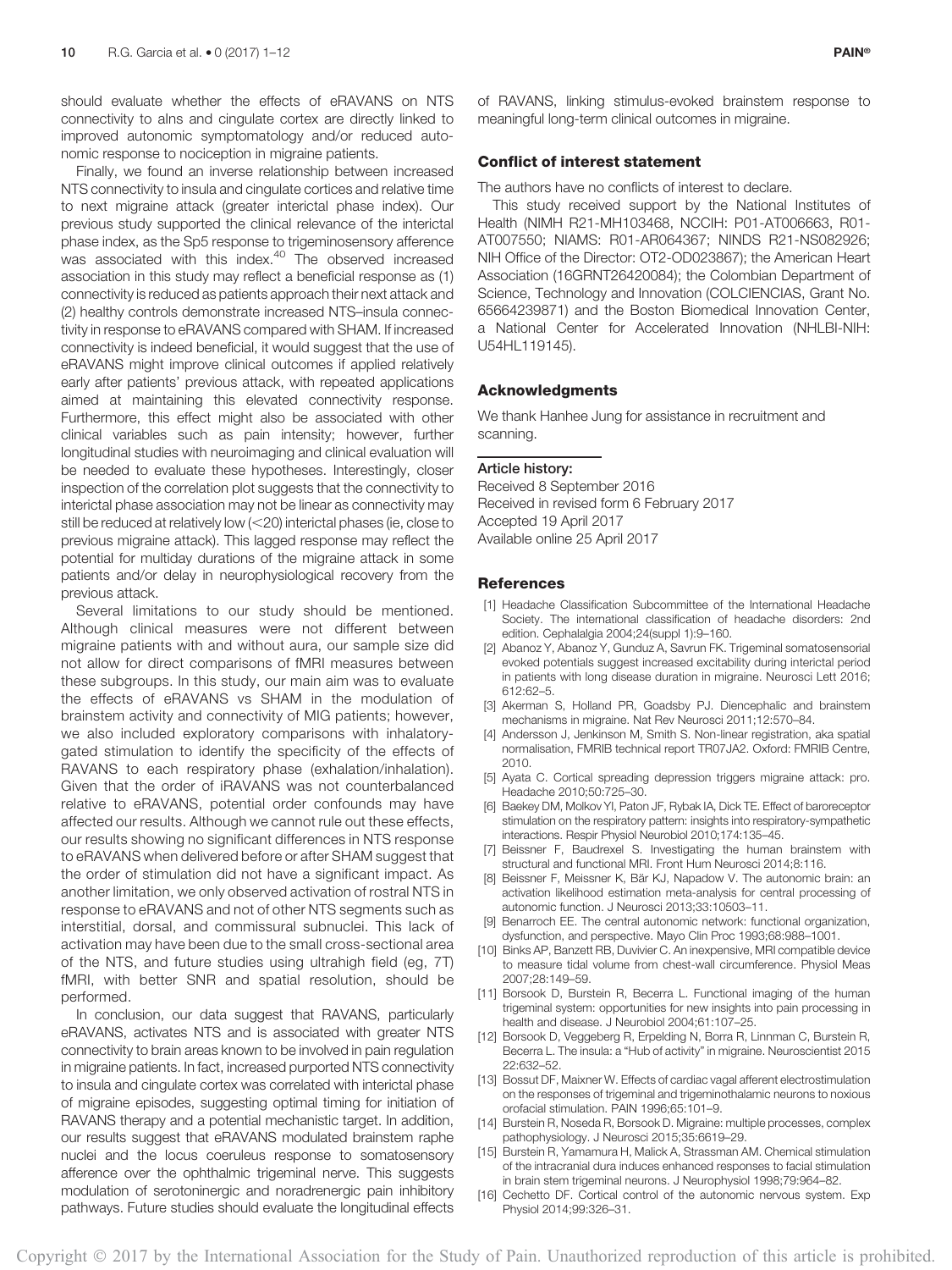- [17] Chebbi R, Boyer N, Monconduit L, Artola A, Luccarini P, Dallel R. The nucleus raphe magnus OFF-cells are involved in diffuse noxious inhibitory controls. Exp Neurol 2014;256:39–45.
- [18] Chen SP, Ay I, de Morais AL, Qin T, Zheng Y, Sadeghian H, Oka F, Simon B, Eikermann-Haerter K, Ayata C. Vagus nerve stimulation inhibits cortical spreading depression. PAIN 2016;157:797–805.
- [19] Couto LB, Moroni CR, dos Reis Ferreira CM, Elias-Filho DH, Parada CA, Pela IR, Coimbra NC. Descriptive and functional neuroanatomy of locus coeruleus-noradrenaline-containing neurons involvement in bradykinininduced antinociception on principal sensory trigeminal nucleus. J Chem Neuroanat 2006;32:28–45.
- [20] Deen M, Christensen CE, Hougaard A, Hansen HD, Knudsen GM, Ashina M. Serotonergic mechanisms in the migraine brain—a systematic review. Cephalalgia 2017;37:251–64.
- [21] Dietrich S, Smith J, Scherzinger C, Hofmann-Preiss K, Freitag T, Eisenkolb A, Ringler R. A novel transcutaneous vagus nerve stimulation leads to brainstem and cerebral activations measured by functional MRI. Biomed Tech (Berl) 2008;53:104–11.
- [22] Dussor G. Serotonin, 5HT1 agonists, and migraine: new data, but old questions still not answered. Curr Opin Support Palliat Care 2014;8:137–42.
- [23] Ellrich J, Messlinger K, Chiang CY, Hu JW. Modulation of neuronal activity in the nucleus raphe magnus by the 5-HT(1)-receptor agonist naratriptan in rat. PAIN 2001;90:227–31.
- [24] Fahy BG. Intraoperative and perioperative complications with a vagus nerve stimulation device. J Clin Anesth 2010;22:213–22.
- [25] Frangos E, Ellrich J, Komisaruk BR. Non-invasive access to the vagus nerve central projections via electrical stimulation of the external ear: fMRI evidence in humans. Brain Stimulation 2015;8:624–36.
- [26] Gao Q, Xu F, Jiang C, Chen Z, Chen H, Liao H, Zhao L. Decreased functional connectivity density in pain-related brain regions of female migraine patients without aura. Brain Res 2016;1632:73–81.
- [27] Glover GH, Li TQ, Ress D. Image-based method for retrospective correction of physiological motion effects in fMRI: RETROICOR. Magn Reson Med 2000;44:162–7.
- [28] Greicius MD, Krasnow B, Reiss AL, Menon V. Functional connectivity in the resting brain: a network analysis of the default mode hypothesis. Proc Natl Acad Sci USA 2003;100:253–8.
- [29] Greve DN, Fischl B. Accurate and robust brain image alignment using boundary-based registration. Neuroimage 2009;48:63–72.
- [30] Hadjikhani N, Ward N, Boshyan J, Napadow V, Maeda Y, Truini A, Caramia F, Tinelli E, Mainero C. The missing link: enhanced functional connectivity between amygdala and visceroceptive cortex in migraine. Cephalalgia 2013;33:1264–8.
- [31] Harriott AM, Schwedt TJ. Migraine is associated with altered processing of sensory stimuli. Curr pain headache Rep 2014;18:458.
- [32] Hayasaka S, Nichols TE. Validating cluster size inference: random field and permutation methods. Neuroimage 2003;20:2343–56.
- [33] Hord ED, Evans MS, Mueed S, Adamolekun B, Naritoku DK. The effect of vagus nerve stimulation on migraines. J Pain 2003;4:530–4.
- [34] Jenkinson M, Bannister P, Brady M, Smith S. Improved optimization for the robust and accurate linear registration and motion correction of brain images. Neuroimage 2002;17:825–41.
- [35] Kim J, Loggia ML, Cahalan CM, Harris RE, Beissner F, Garcia RG, Kim H, Barbieri R, Wasan AD, Edwards RR, Napadow V. The somatosensory link in fibromyalgia: functional connectivity of the primary somatosensory cortex is altered by sustained pain and is associated with clinical/ autonomic dysfunction. Arthritis Rheumatol 2015;67:1395–405.
- [36] Kiyokawa J, Yamaguchi K, Okada R, Maehara T, Akita K. Origin, course and distribution of the nerves to the posterosuperior wall of the external acoustic meatus. Anat Sci Int 2014;89:238–45.
- [37] Kraus T, Kiess O, Hosl K, Terekhin P, Kornhuber J, Forster C. CNS BOLD fMRI effects of sham-controlled transcutaneous electrical nerve stimulation in the left outer auditory canal—a pilot study. Brain Stimul 2013;6:798–804.
- [38] Kurth F, Zilles K, Fox PT, Laird AR, Eickhoff SB. A link between the systems: functional differentiation and integration within the human insula revealed by meta-analysis. Brain Struct Funct 2010;214:519–34.
- [39] Lance JW, Lambert GA, Goadsby PJ, Duckworth JW. Brainstem influences on the cephalic circulation: experimental data from cat and monkey of relevance to the mechanism of migraine. Headache 1983;23: 258–65.
- [40] Lee J, Lin RL, Garcia RG, Kim J, Kim H, Loggia ML, Mawla I, Wasan AD, Edwards RR, Rosen BR, Hadjikhani N, Napadow V. Reduced insula habituation associated with amplification of trigeminal brainstem input in migraine. Cephalalgia 2016. DOI: 10.1177/0333102416665223 [Epub ahead of print].
- [41] Levy D, Jakubowski M, Burstein R. Disruption of communication between peripheral and central trigeminovascular neurons mediates the

antimigraine action of 5HT 1B/1D receptor agonists. Proc Natl Acad Sci U S A 2004;101:4274–9.

- [42] Llorca-Torralba M, Borges G, Neto F, Mico JA, Berrocoso E. Noradrenergic Locus Coeruleus pathways in pain modulation. Neuroscience 2016;338:93–113.
- [43] Lyubashina OA, Sokolov AY, Panteleev SS. Vagal afferent modulation of spinal trigeminal neuronal responses to dural electrical stimulation in rats. Neuroscience 2012;222:29–37.
- [44] Magis D. Neuromodulation in migraine: state of the art and perspectives. Expert Rev Med Devices 2015;12:329–39.
- [45] Mainero C, Boshyan J, Hadjikhani N. Altered functional magnetic resonance imaging resting-state connectivity in periaqueductal gray networks in migraine. Ann Neurol 2011;70:838–45.
- [46] Miyazaki M, Arata A, Tanaka I, Ezure K. Activity of rat pump neurons is modulated with central respiratory rhythm. Neurosci Lett 1998;249:61–4.
- [47] Miyazaki M, Tanaka I, Ezure K. Excitatory and inhibitory synaptic inputs shape the discharge pattern of pump neurons of the nucleus tractus solitarii in the rat. Exp Brain Res 1999;129:191–200.
- [48] Mosqueira AJ, Lopez-Manzanares L, Canneti B, Barroso A, Garcia-Navarrete E, Valdivia A, Vivancos J. Vagus nerve stimulation in patients with migraine [in Spanish]. Rev Neurol 2013;57:57–63.
- [49] Moulton EA, Becerra L, Johnson A, Burstein R, Borsook D. Altered hypothalamic functional connectivity with autonomic circuits and the locus coeruleus in migraine. PLoS One 2014;9:e95508.
- [50] Moulton EA, Burstein R, Tully S, Hargreaves R, Becerra L, Borsook D. Interictal dysfunction of a brainstem descending modulatory center in migraine patients. PLoS One 2008;3:e3799.
- [51] Naidich TP, Duvernoy HM, Delman BN, Sorensen AG, Kollias SS, Haacke EM. Duvernoy's atlas of the human brain stem and cerebellum. Vienna: Springer, 2009.
- [52] Napadow V, Dhond R, Park K, Kim J, Makris N, Kwong KK, Harris RE, Purdon PL, Kettner N, Hui KK. Time-variant fMRI activity in the brainstem and higher structures in response to acupuncture. Neuroimage 2009;47: 289–301.
- [53] Napadow V, Edwards RR, Cahalan CM, Mensing G, Greenbaum S, Valovska A, Li A, Kim J, Maeda Y, Park K, Wasan AD. Evoked pain analgesia in chronic pelvic pain patients using respiratory-gated auricular vagal afferent nerve stimulation. Pain Med 2012;13:777–89.
- [54] Nichols TE, Holmes AP. Nonparametric permutation tests for functional neuroimaging: a primer with examples. Hum Brain Mapp 2002;15:1–25.
- [55] Niddam DM, Lai KL, Fuh JL, Chuang CY, Chen WT, Wang SJ. Reduced functional connectivity between salience and visual networks in migraine with aura. Cephalalgia 2016:36:53-66.
- [56] Nomura S, Mizuno N. Central distribution of primary afferent fibers in the Arnold's nerve (the auricular branch of the vagus nerve): a transganglionic HRP study in the cat. Brain Res 1984;292:199–205.
- [57] Norgren R. Projections from the nucleus of the solitary tract in the rat. Neuroscience 1978;3:207–18.
- [58] Noseda R, Burstein R. Migraine pathophysiology: anatomy of the trigeminovascular pathway and associated neurological symptoms, CSD, sensitization and modulation of pain. PAIN 2013;154(suppl 1): S44–S53.
- [59] Noseda R, Jakubowski M, Kainz V, Borsook D, Burstein R. Cortical projections of functionally identified thalamic trigeminovascular neurons: implications for migraine headache and its associated symptoms. J Neurosci 2011;31:14204–17.
- [60] Ossipov MH, Morimura K, Porreca F. Descending pain modulation and chronification of pain. Curr Opin Support Palliat Care 2014;8:143–51.
- [61] Peuker ET, Filler TJ. The nerve supply of the human auricle. Clin Anat 2002;15:35–7.
- [62] Ramirez Rosas MB, Labruijere S, Villalon CM, Maassen Vandenbrink A. Activation of 5-hydroxytryptamine1B/1D/1F receptors as a mechanism of action of antimigraine drugs. Expert Opin Pharmacother 2013;14: 1599–610.
- [63] Richter F, Mikulik O, Ebersberger A, Schaible HG. Noradrenergic agonists and antagonists influence migration of cortical spreading depression in rat-a possible mechanism of migraine prophylaxis and prevention of postischemic neuronal damage. J Cereb Blood flow Metab 2005;25: 1225–35.
- [64] Saper CB. The central autonomic nervous system: conscious visceral perception and autonomic pattern generation. Annu Rev Neurosci 2002; 25:433–69.
- [65] Schoenen J, Roberta B, Magis D, Coppola G. Noninvasive neurostimulation methods for migraine therapy: the available evidence. Cephalalgia 2016. DOI: 10.1177/0333102416636022 [Epub ahead of print].
- [66] Schulte LH, May A. The migraine generator revisited: continuous scanning of the migraine cycle over 30 days and three spontaneous attacks. Brain 2016;139:1987–93.